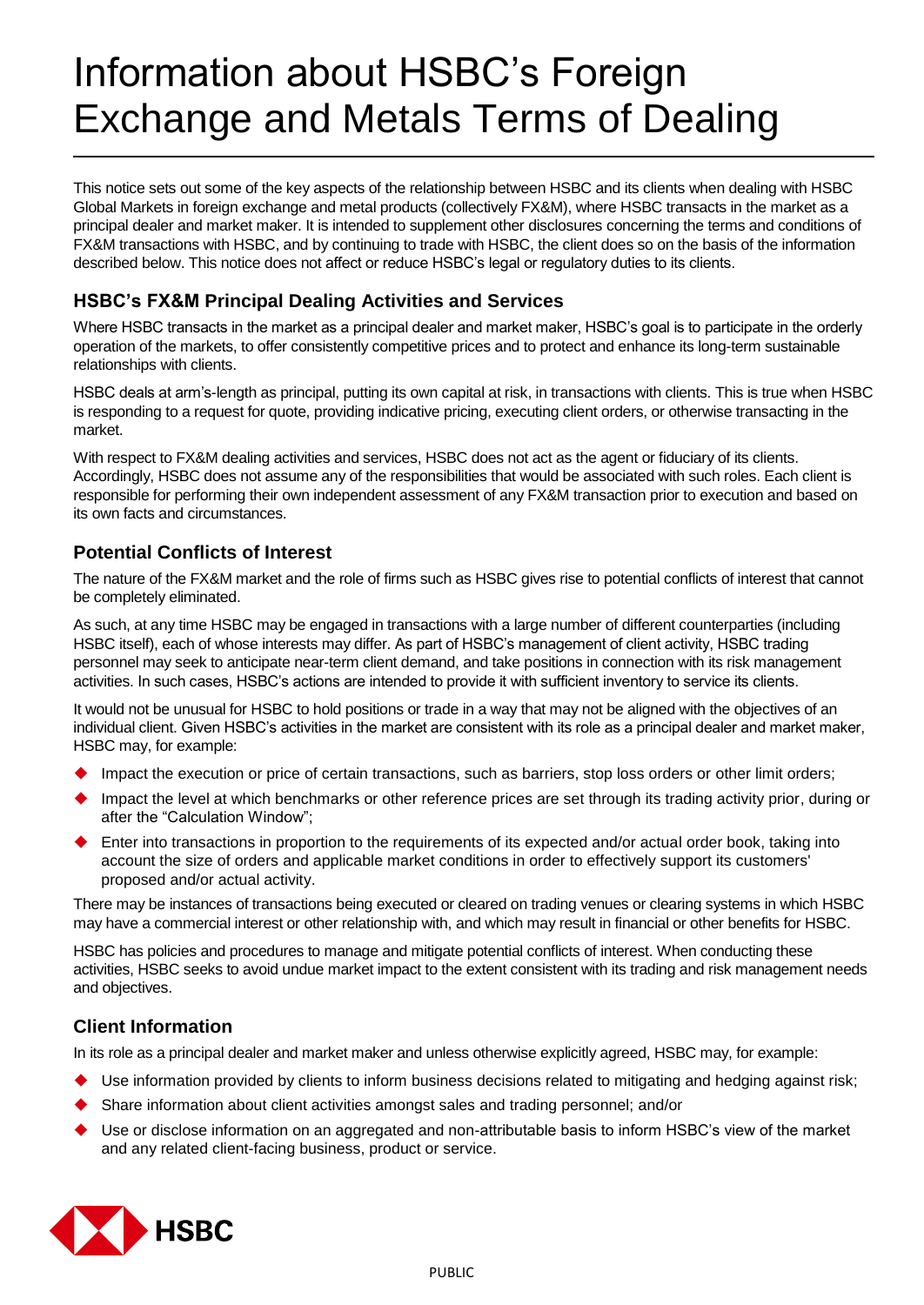HSBC may share information about client activities with regulators and in accordance with any applicable law or regulation.

HSBC has policies and procedures designed to protect confidential information and ensure it is not used or disclosed improperly. When handling Client Information, HSBC seeks to promote effective communications that support a robust, fair, open, liquid, and appropriately transparent FX&M Market.

## **Pre-Hedging**

Pre-Hedging is the management of the risk associated with one or more anticipated client orders, designed to benefit the client in connection with such orders and any resulting transactions<sup>1</sup>. Where a client indicates interest in a potential transaction, provides a request for a quote or leaves an order, HSBC may use that information to engage in Pre-Hedging activities by dealing as principal with a view to facilitate a potential transaction. Any such Pre-Hedging transactions could be at different prices from the price at which HSBC transacts with a client, may affect the market price or liquidity, and may result in a profit or loss to HSBC. HSBC has policies and procedures to manage and mitigate potential conflicts of interest arising from Pre-Hedging.

### **Basis for Pricing and Order Execution**

HSBC's goal is to offer consistently fair and reasonable prices to its clients. A number of factors may be taken into account when pricing transactions, for example and in no particular order:

- The commercial return on risk HSBC assumes under the transaction, accounting for matters such as HSBC's risk appetite, business strategy, positions and risk management costs, and characteristics of the specific transaction;
- Infrastructure and other operational costs;
- The channel used for executing the transaction;
- Counterparty, capital and funding related costs, such as the nature and credit risk of the client, and internal credit and/or funding charges;
- Fees and costs that arise during the execution and life of the transaction, such as trading platform costs, clearing, settlement and other delivery costs, documentation and legal costs, and regulatory costs and taxes;
- Client services such as non-standard execution, sub-allocations, trade structuring, trade simulations and related information;
- HSBC's relationship with the relevant client, taking into account factors specific to that client; and/or
- Any pre-agreed fees or charges (for example, some execution services entail a fee, which is agreed with the client in advance).

The relevant impact of each individual factor upon the price of a transaction will differ depending on the prevailing market conditions and specific circumstances of that transaction. The way client transactions are priced may also differ depending on whether HSBC is providing quotes and indicative prices or is facilitating the execution of a client order. As a result, HSBC may offer different prices to different clients for the same or substantially similar type of transaction based on factors above.

Unless otherwise agreed, orders linked to or triggered at a specific level will be considered triggered at the level agreed with the client. Any margin will be subsequently applied to the final price of the resulting transaction.

## **Pricing Availability**

HSBC makes prices and data available on various proprietary and third party electronic platforms, some of which may be used by clients to execute transactions. HSBC takes all reasonable measures to monitor and oversee the quality and availability of these electronic platforms, however there remains a risk that pricing and execution of trade requests or orders, and availability of data may be delayed or interrupted. During this time, clients may be unable to submit, cancel or modify trade requests or orders, and as a result may be exposed to damages or losses for which HSBC will not be liable.

## **Execution of Client Orders**

Clients can send orders to HSBC using various channels, including voice or electronic means (e.g. API, instant messages, e-mail) as agreed between HSBC and the client. An order will only be considered to be received once HSBC acknowledges that order.

When placing an order with HSBC, a client offers to transact with HSBC, as principal, on or near the parameters set out in the order. Subject to any express agreement to the contrary, HSBC is entitled to exercise discretion in determining

 <sup>1</sup> Source: FX Global Code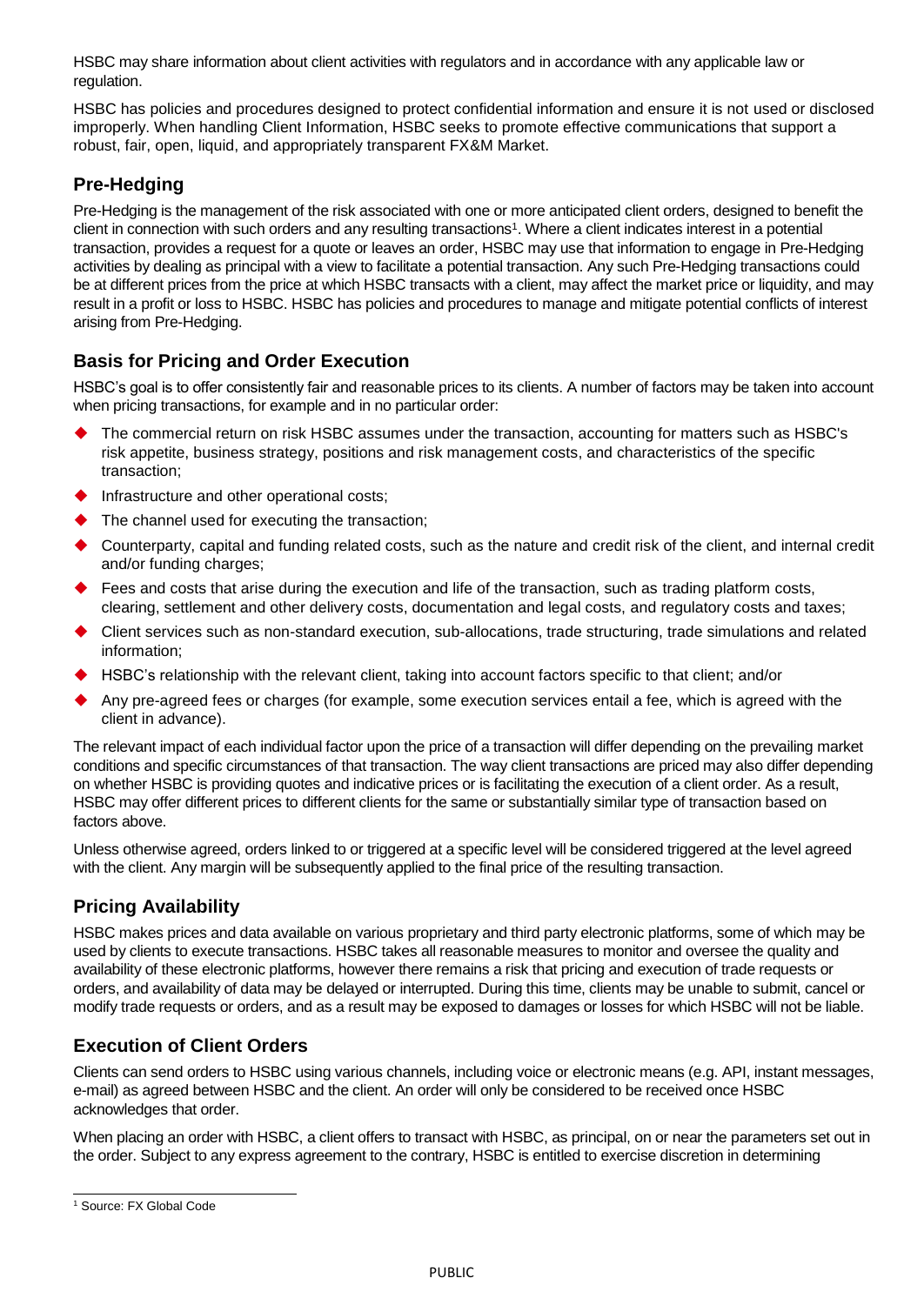whether to accept that order, to fill the order in whole or in part, and whether and how to enter into transactions in the market to hedge, pre-hedge, facilitate or otherwise enable HSBC to execute or fill the order, including the pricing, size, and timing of such transactions. Where HSBC has trading interest from multiple sources (including from within HSBC itself), HSBC retains discretion on how to satisfy such competing interests, including as to order execution, fill quantity, aggregation, priority, timing and pricing.

When exercising discretion to aggregate or prioritise a client's order with orders for other counterparties or orders entered into by HSBC for the purposes of its market making or risk management activities, HSBC will do so on the basis it considers appropriate to meet the needs of these competing interests. It is possible this may result in a worse outcome than if the client's order had been executed sequentially or on an individual basis.

HSBC is committed to protecting Client Information and is under no obligation to disclose information about trading interests of its counterparties. Where HSBC chooses to make such disclosures, HSBC will be truthful in its statements and will do so in line with the principles detailed in Client Information section.

Where a client places an order for execution using a particular algorithm, if the algorithm so permits, at the client's direction, HSBC will execute such an order against:

- Liquidity that HSBC accesses by way of transactions with third parties; and/or
- The trading inventory of HSBC itself.

In the absence of any specific instruction, HSBC may, in its discretion, use either or both of these execution methods.

HSBC has policies and procedures in place to ensure orders are time-stamped appropriately. Time stamps for electronic orders are automatically captured upon order entry and execution. Voice orders not subject to immediate execution are time stamped upon entry into the relevant order management system.

#### **Quotes and Indicative Prices**

Unless otherwise agreed, any firm or indicative price quoted by HSBC to a client is an "all-in" price, inclusive of any margin applied to the price at which HSBC may be able to transact in the market, whether the price is quoted electronically or by sales, trading or other personnel.

In relation to both electronic and voice trading with HSBC, it is the client's obligation to ensure that they are satisfied with the price (indicative or firm) and other terms of any transaction with HSBC prior to the transaction being executed.

**At HSBC, we are committed to building a sustainable business with long term client relationships. This commitment includes maintaining the highest levels of integrity and treating all our clients fairly. If you have questions about this notice, please contact your HSBC representative.**

Additional information available in appendices:

- [Appendix A: Information about Last Look in Electronic Trading](#page-3-0)
- [Appendix B: Information about Benchmark and Algorithmic Orders](#page-4-0)
- [Appendix C: Information about Determining Market Highs and Lows](#page-5-0)

In this Notice "HSBC" refers to HSBC Holdings plc and its affiliates, including HSBC Bank plc, HSBC Bank USA, N.A., and The Hongkong and Shanghai Banking Corporation Limited.

This notice is also available a[t http://www.hsbcnet.com/gbm/hsbc-foreign-exchange-information-notice.html](http://www.hsbcnet.com/gbm/hsbc-foreign-exchange-information-notice.html) and may be updated from time to time. Updates will be made available on that website.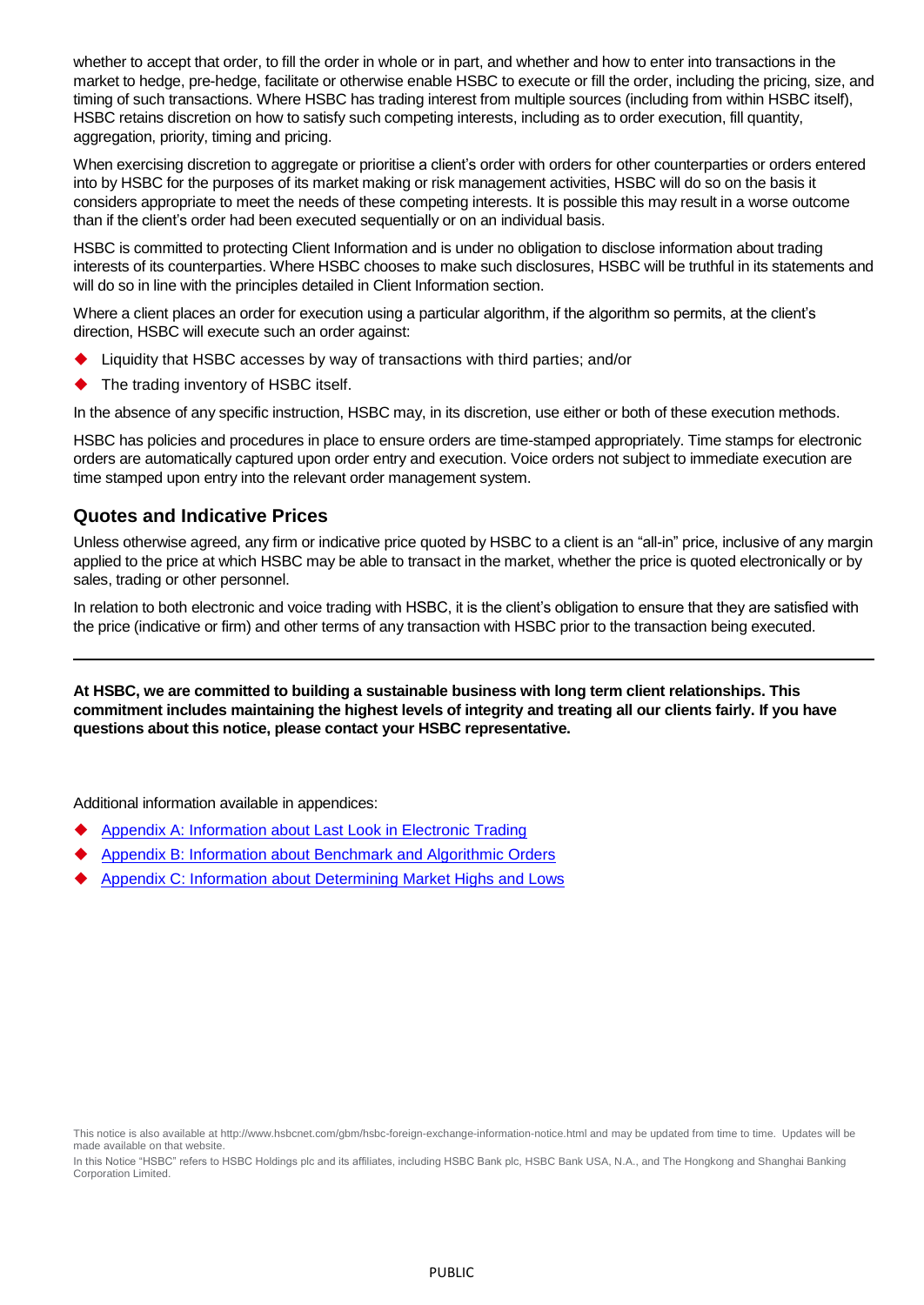# <span id="page-3-0"></span>Appendix A: Information about Last Look in Electronic Trading

The following outlines HSBC's framework by which it determines whether or not to accept a client's request to transact when dealing electronically, a process commonly referred to as "Last Look".

## **Pre-Trade Controls**

Prices published electronically by HSBC are indicative. When a client submits a trade request it is an offer to transact, and in determining whether or not to accept that offer HSBC performs a series of checks, including:

- Validity Checks: confirming the details contained within the trade request and availability of credit limits (and any other applicable risk limits) related to the particular client.
- Price Checks: where a client submits a trade request to HSBC, it is possible that HSBC may have refreshed its pricing independent of and prior to receiving the trade request. Where this is the case, the price checks ascertain whether or not the client's trade request is within a pre-defined price tolerance for execution.

Validity and Price Checks are carried out concurrently and failure of either will result in a trade request being rejected. Where technologically practicable, HSBC will take reasonable steps to inform clients of trade rejections and the associated reasons.

## **Price Checks**

Where HSBC has refreshed its pricing, HSBC's system will respond as detailed below.

- Where the electronic trading system used for a client's transaction is capable of price improvements:
	- If the refreshed price is advantageous to the client, HSBC will accept the trade request at the refreshed price and pass on the full price improvement to the client.

In this scenario, there exists a pre-defined "fat-finger" tolerance which if breached will result in the trade request being rejected even if the refreshed price is advantageous to the client.

- If the refreshed price is not advantageous to the client, HSBC will ordinarily reject the trade request. In limited circumstances however, HSBC may accept such a trade request if the change in price is within a pre-defined threshold. This is applied on a client by client basis at HSBC's sole discretion.
- Where the electronic trading system used for a client's transaction is not capable of price improvements:
	- If the refreshed price is advantageous to the client, HSBC will accept the trade request at the requested price provided that the change in price is within a pre-defined threshold set by HSBC for the particular product and client. If the requested price falls outside of this threshold, the trade request will be rejected.
	- If the refreshed price is not advantageous to the client, HSBC will ordinarily reject the trade request. In limited circumstances however, HSBC may accept such a trade request if the change in price is within a pre-defined threshold. This is applied on a client by client basis at HSBC's sole discretion.

Thresholds, utilised for accepting or rejecting trade requests with a client who is unable to accept price improvements, are applied symmetrically regardless of whether the refreshed price is or is not advantageous to the client.

Where HSBC has not refreshed its pricing, the trade request will be accepted subject to all other Pre-Trade Control requirements being satisfied.

These controls are designed to provide HSBC's clients with a similar experience to trading on a central limit order book.

#### **Risk Management and Client Information**

All Last Look checks are initiated and completed as soon as technologically practicable, after receiving a trade request and without applying any additional holding periods. HSBC will only engage in risk management activities in relation to the trade request once the Validity and Price Checks are completed and the trade request has been accepted.

Where a trade request is rejected on the basis of Last Look, the Client Information obtained will not be used in HSBC's pricing and risk management activities.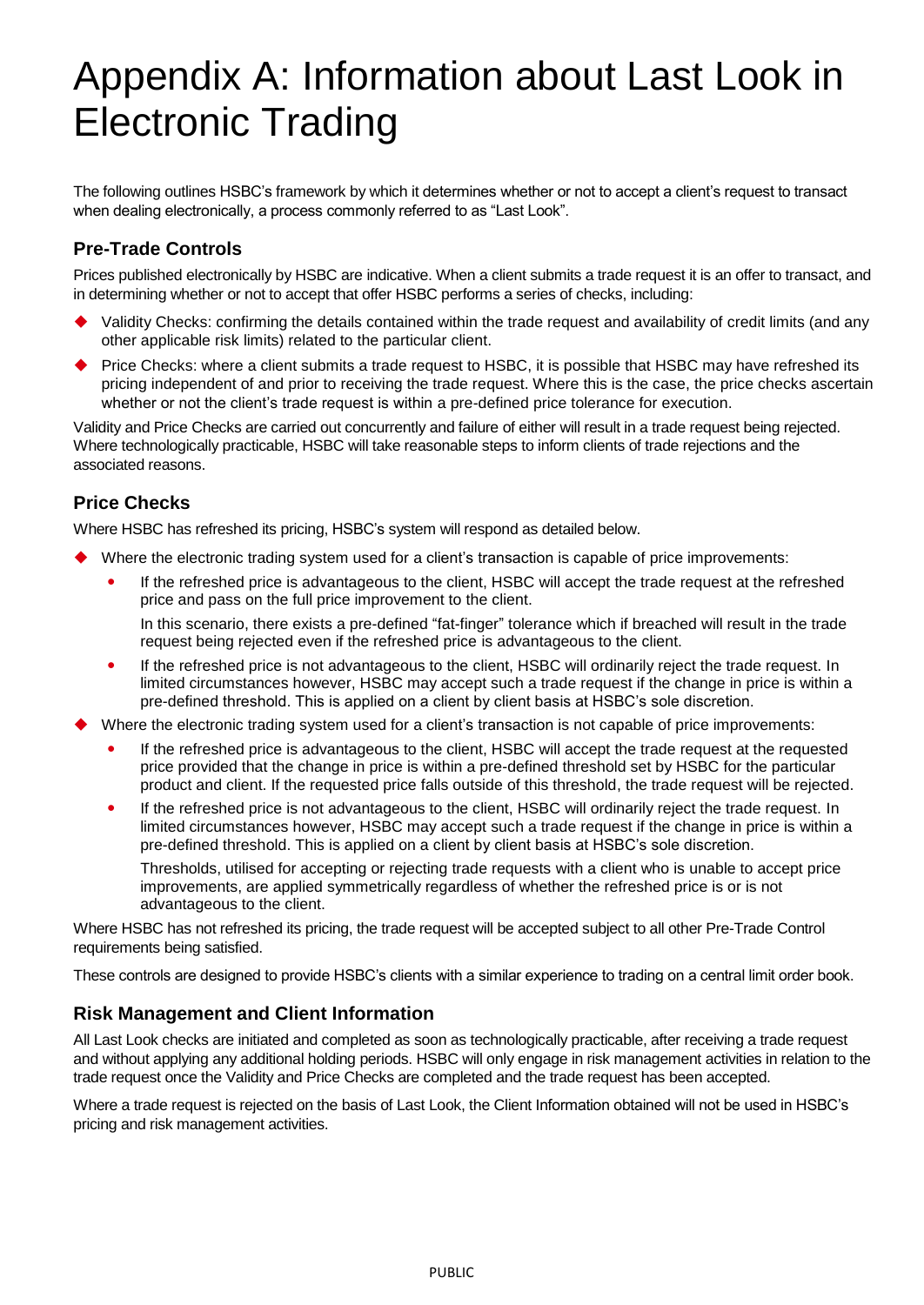# <span id="page-4-0"></span>Appendix B: Information about Benchmark and Algorithmic Orders

Notwithstanding that HSBC transacts all FX&M Benchmark and Algorithmic Orders on a principal trading basis, where practicable, HSBC manages FX&M Benchmark and Algorithmic Orders for its clients through a dedicated product team with separate reporting lines from its principal trading desks. HSBC also employs information barriers in its front-office systems so that Client Information is not shared between the dedicated product team and its principal trading desks. Where these arrangements are not available, Benchmark Orders will be managed via HSBC's principal trading desks.

In all of the above cases, HSBC has policies and procedures to mitigate the potential conflicts of interest associated with the execution of Benchmark and Algorithmic Orders.

#### **Benchmark Orders**

HSBC may be instructed to execute transactions at a rate determined by a benchmark or other reference price calculated by a third party (referred to as "Benchmark Orders"), based on trading during a specified determination period (commonly referred to as the "Calculation Window") or an auction.

Clients who leave Benchmark Orders with HSBC will have a transaction executed between themselves and HSBC at a rate set by the benchmark provider plus i) a fee which is pre-determined and pre-disclosed, and/or ii) a spread determined by the benchmark provider.

### **Risk Management in Relation to Benchmark Orders**

HSBC takes all reasonable steps to mitigate the market impact resulting from Benchmark Order execution by, for example:

- Calculating a net total amount comprising of external client orders and HSBC's own interest;
- Where available, attempting to match the net amount against the interest of other market participants using anonymous Benchmark Order matching or auction services offered by third-party providers;
- Executing hedging transactions prior, during or after the Calculation Window or auction in which the chosen benchmark or reference rate is determined.

Consequently, these hedging activities may have an impact on the level at which benchmarks or other reference prices are set and the volatility in related markets. Where HSBC enters into hedging transactions before the benchmark Calculation Window or auction, it does so with the intent to minimise the market impact of executing Benchmark Orders and in a manner consistent with HSBC's policies and procedures.

## **Algorithmic Orders**

Where clients leave algorithmic orders with HSBC, HSBC will execute transactions as determined by the algorithm based on parameters selected by the client. HSBC will subsequently enter into one or more transactions with the client on a principal basis to transfer the amounts traded plus a fee which is pre-determined and pre-disclosed.